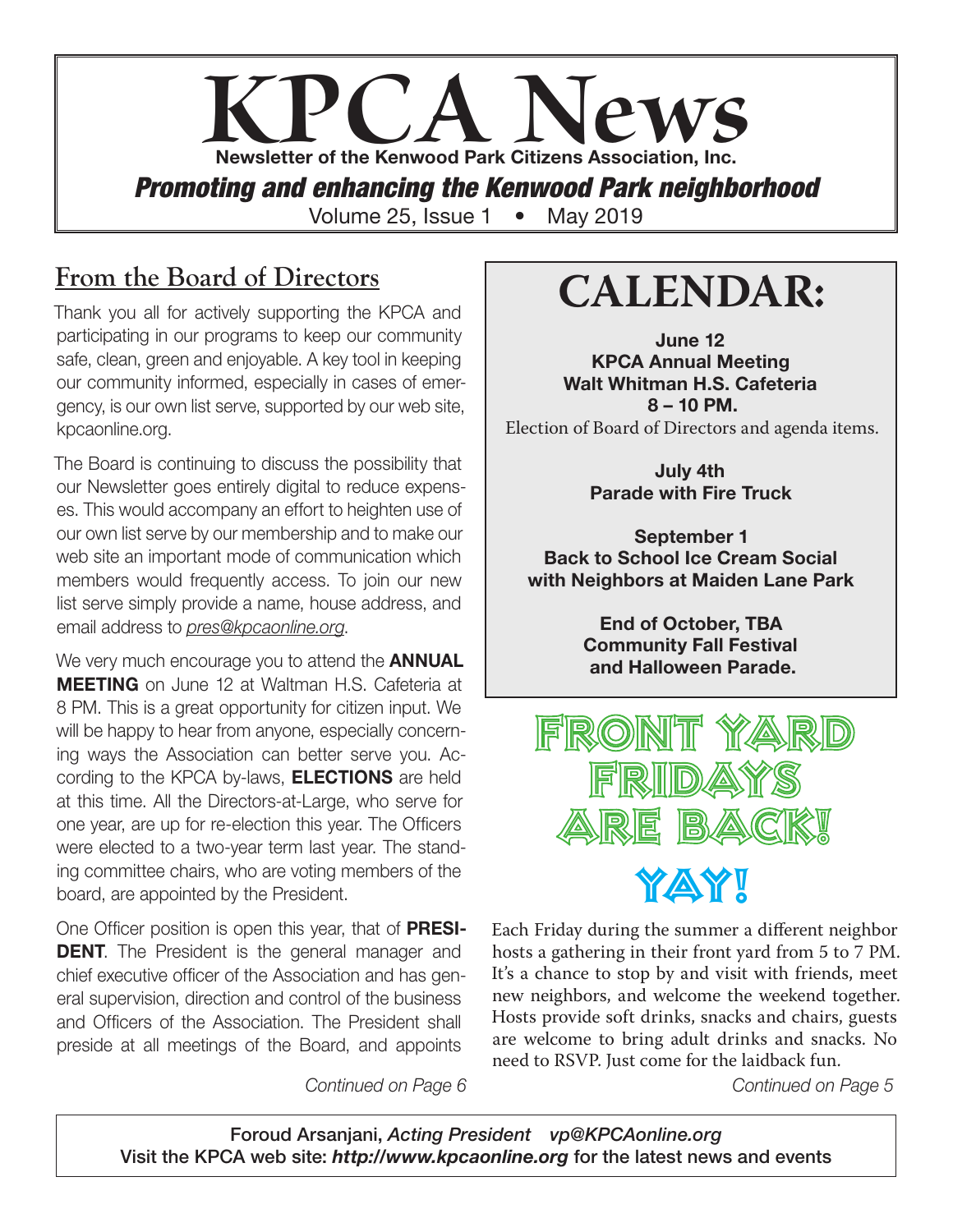# KPCA's SURVEY OF MEMBER INTERESTS

In January 2019 the Board of KPCA conducted a survey of KPCA's members in order to gauge their interests in building bridges between the generations, strengthening community connections and supporting seniors. The survey was developed by the Community Concerns Committee, Jo-Ann Harrison (Chair), Mariam Lamech and Susan Goda, based on surveys that have been done in neighboring communities to help KP-CA's Board plan and organize activities for the coming year. Members were offered two alternative ways to respond to the survey, an on-line survey via Survey Monkey and a paper survey in KPCA's newsletter.

The survey had two major questions: What are your family's most important interests in living in Kenwood Park at this stage in your life, and whether there are any services/assistance that KPCA members are interested in receiving or willing to give to other neighbors.

#### Results of the Survey

The response rate was 39%. Seventy-seven members responded out of about two hundred and thirteen members. Results are presented below in Tables 1-2. A majority of the respondents used the online survey to respond. The few residents who responded to the paper survey were over the age of 55.

| <b>TABLE 1: GENERAL INTERESTS IN LIVING</b><br><b>IN KENWOOD PARK</b> |                               |                             |              |  |  |
|-----------------------------------------------------------------------|-------------------------------|-----------------------------|--------------|--|--|
| <b>INTERESTS</b>                                                      | <b>YES ON</b><br><b>PAPER</b> | <b>YES</b><br><b>ONLINE</b> | (TOTAL) %    |  |  |
| Access to jobs, service                                               | 9                             | 57                          | (66) 85.75%  |  |  |
| <b>Educational opportunities</b>                                      | $\overline{2}$                | 39                          | (41) 52%     |  |  |
| Social and recreational                                               | 6                             | 35                          | (41) 52%     |  |  |
| Living in green, quiet                                                | 10                            | 59                          | $(69)$ 89.6% |  |  |
| Aging in place                                                        | 7                             | 34                          | (41) 52%     |  |  |
| Other: access to doctors                                              |                               |                             |              |  |  |
| Total # answering                                                     | 11                            | 67                          | 77           |  |  |

#### Community Interest: (TABLE 1)

The top two interests are easy access to jobs and recreation in Bethesda and living in a green, relatively quiet well-kept neighborhood. Half of the residents in this survey are interested in educational opportunities, social and recreational activities and aging in place (41 respondents).

#### Volunteering: (TABLE 2)

A minority of respondents expressed a need for assistance. Home maintenance and communications were chosen more than other needs. Less than half the respondents expressed some willingness to volunteer assistance to other residents. Over a third said that they are willing to make friendly phone calls and visits. Approximately a third said that they were willing to provide transportation on an errand. The online questionnaire also had an item about crisis support. Approximately a third said they were willing to provide support in times of crisis to a neighbor.

#### Conclusions and Plans

The response rate to this survey is considered fairly good. However, we would have liked fuller participation by members. The main interest of respondents is that KPCA should continue to facilitate in the coming year "living in a green, relatively quiet well-kept neighborhood." A second interest that a significant number of respondents chose is Aging in Place. We are exploring how to facilitate this interest at the present time. Two approaches to this are developing a volunteering network of support for residents needing assistance and joining a neighboring Village such as Bethesda Metro Village or Little Falls Village. KPCA members interested in helping explore or develop these approaches are welcome to join this endeavor by getting in touch with Jo-Ann Harrison, *community@ kpcaonline.org.*

| <b>TABLE 2: VOLUNTEERING</b> |                     |                      |                   |                        |                       |                      |  |
|------------------------------|---------------------|----------------------|-------------------|------------------------|-----------------------|----------------------|--|
| <b>TYPE</b>                  | <b>NEED (Paper)</b> | <b>NEED (Online)</b> | <b>TOTAL NEED</b> | <b>PROVIDE (Paper)</b> | <b>PROVIDE Online</b> | <b>TOTAL PROVIDE</b> |  |
| <b>TRANSPORT ERRAND</b>      |                     | 3                    | (4)5%             | 6                      | 18                    | $(24)$ 31%           |  |
| TRANSPORT MEDICAL            |                     | 4                    | (5) 6%            | 3                      | 15                    | (18) 18%             |  |
| <b>VISITS</b>                |                     |                      | $(3)$ 4%          | 3                      | 29                    | $(32)$ 42%           |  |
| <b>COMMUNICATION</b>         |                     | 13                   | (14) 18%          |                        |                       | (8) 10%              |  |
| <b>HOME ASSISTANCE</b>       | 2                   | 13                   | (15) 19%          |                        |                       | (7)9%                |  |
| <b>SMALL REPAIRS</b>         | 2                   | 8                    | (10) 13%          |                        | 6                     | (6) 8%               |  |
| <b>CRISIS SUPPORT</b>        |                     | 9                    | $(9)$ 12%         |                        |                       | $(23)$ 30%           |  |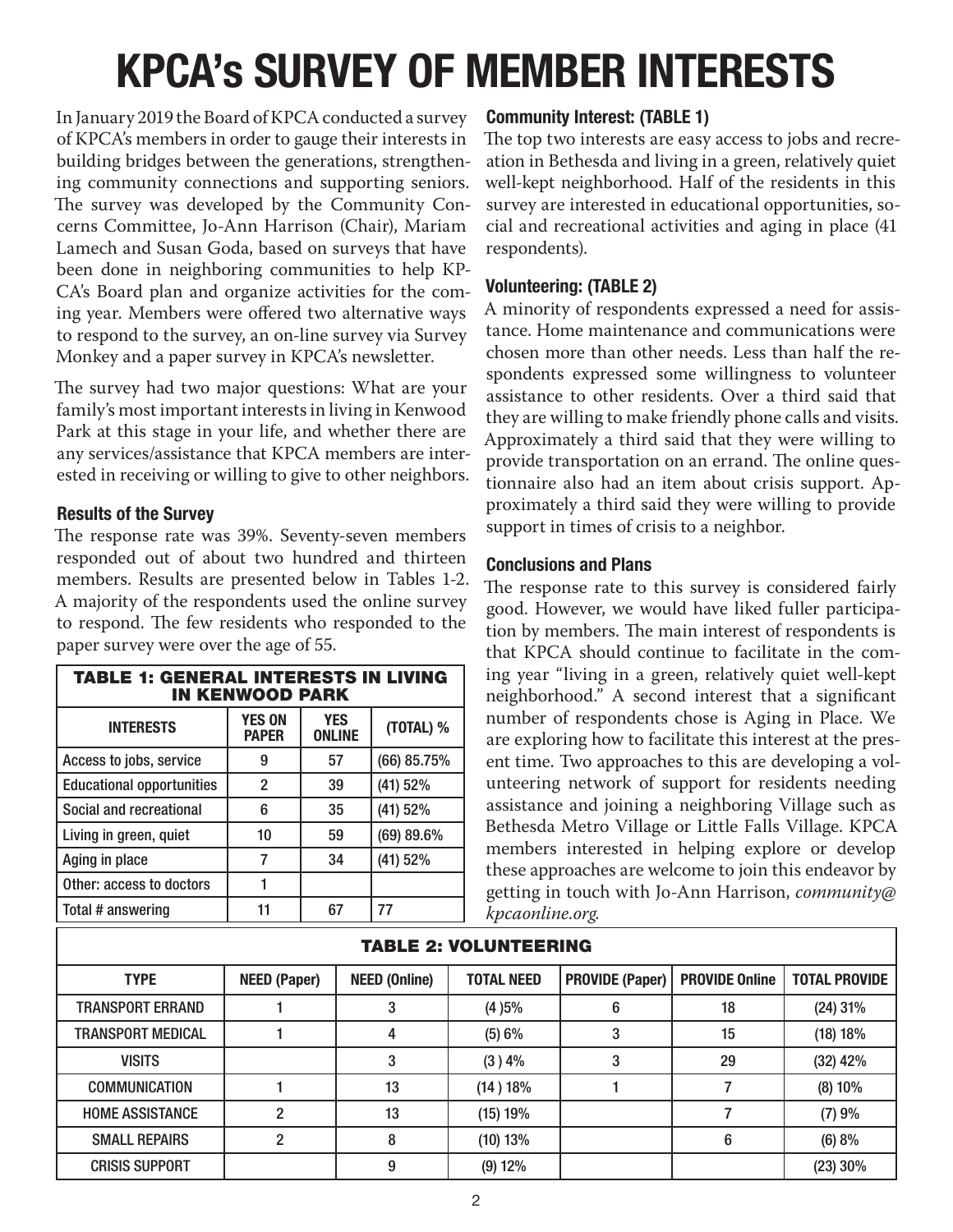- Just having a security patrol here is a deterrent to having criminals come to our neighborhood. In addition, your specific house can be checked daily when you are away (up to two weeks a year free).
- Please join by the end of June, so we can know how much funding we have, and therefore how many hours per day we can have our excellent patrol, Urban Alarm, drive around our neighborhood.
- If you need a KPCA sign and post, send a request to news@kpcaonline.org.

## KPCA MEMBERSHIP FORM July 1, 2019 to June 30, 2020

#### □ Security Patrol plus Resident membership, both for: \$295

 $\square$  Resident membership alone: \$85

| KPCA is working on adding street captains for each block. Would you like to receive emails from your street<br>block captain? $\Box$ Yes $\Box$ No |  |
|----------------------------------------------------------------------------------------------------------------------------------------------------|--|
| Would you like to be a street captain for your block? $\Box$ Yes $\Box$ No                                                                         |  |
| <b>EMERGENCY CONTACT (Someone KPCA can notify in case of an emergency):</b>                                                                        |  |
|                                                                                                                                                    |  |
|                                                                                                                                                    |  |

|                                    |               |           |            | <b>SECURITY MEMBERS ONLY:</b> (The patrol car drives around the neighborhood at varied times during the        |
|------------------------------------|---------------|-----------|------------|----------------------------------------------------------------------------------------------------------------|
|                                    |               |           |            | day or night, but has your phone number only if you are a security patrol member.) In the event the patrol-    |
|                                    |               |           |            | ling security officer notices your garage door is open and it is after 11 pm, would you like to receive a call |
| about your garage door being open? | $\square$ Yes | $\Box$ No | $\Box$ n/a |                                                                                                                |

You may pay online at *http://kpcaonline.org/join* using your credit card via PayPal, or mail a check payable to Kenwood Park Citizens Association, Inc. (or KPCA) and this form to:

> KPCA Treasurer PO Box 127 Glen Echo, MD 20812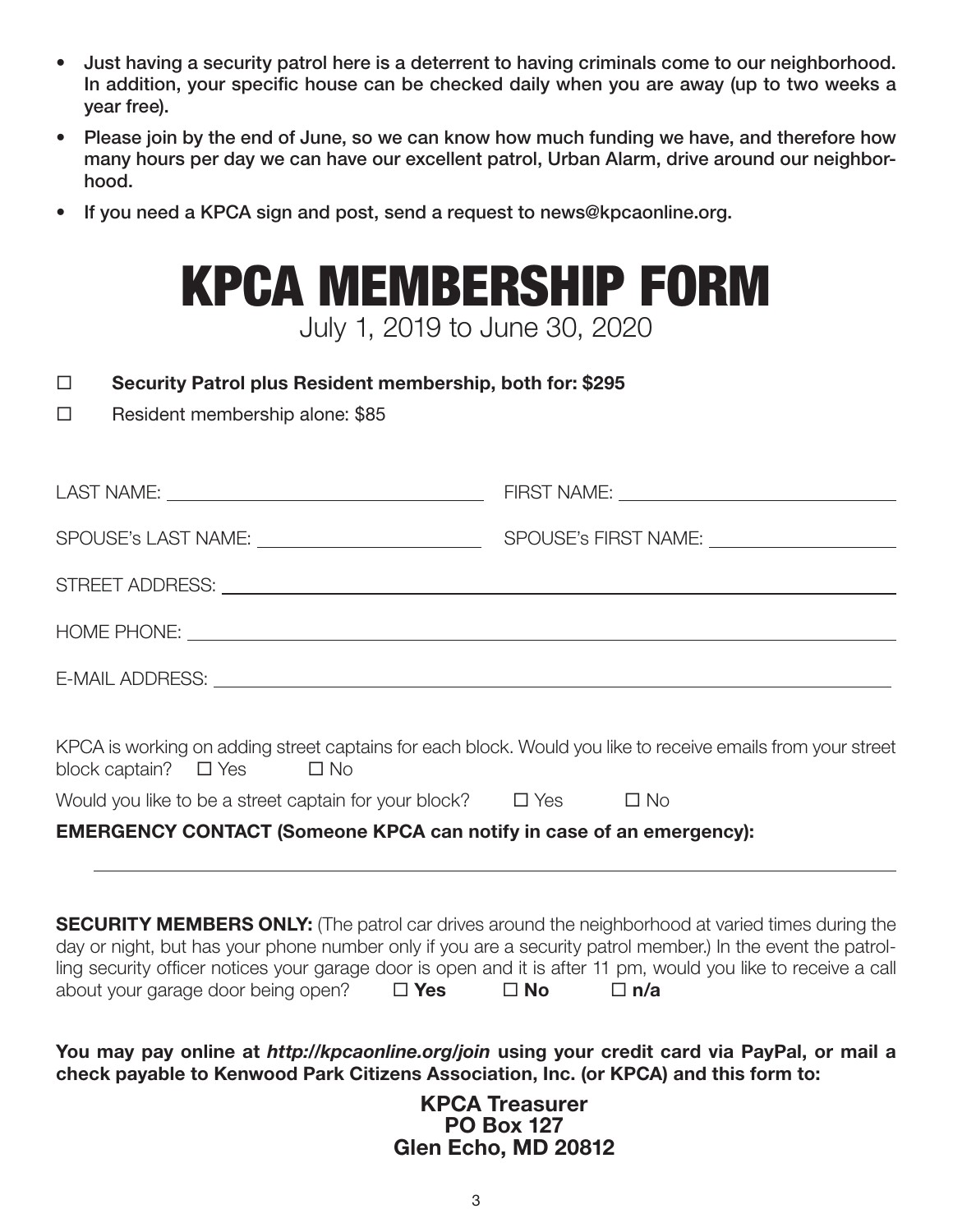## *The Real Estate World* **When millennials think about buying a house…**

Millennials and baby boomers are the largest buying/ selling demographic groups in real estate. It's always good to know what they are thinking about in relationship to home ownership.

**\$\$\$\$\$\$\$\$\$\$\$\$\$\$\$\$\$\$\$\$\$** 

Inman News reported that a recent Bank of American survey of millennials revealed that:

- 1) 72% of millennials want to own their own home. This is surprising, compared to the fact that only 44% expressed an interest in having children and only 50% want to get married!
- 2) 79% believe that home ownership is a key part of realizing the American Dream
- 3) 90% of millennials use a real estate agent, even though they like to pour through the research themselves
- 4) They say they like fixer-uppers–where they can have a better value in the end
- 5) Neighborhood is very important to them–they like being a part of a group
- 6) Millennials use their phones for everything…except long conversations
- 7) Trust is the biggest factor in choosing and liking a real estate agent

In the Washington area these seven items seem to be particularly true for first time homebuyers. That's what has driven the the rise of prices in DC and is causing gentrification throughout the city. However, Church in Virginia.

# Bridge Club

The Kenwood Park Bridge Club meets on week- $\frac{3}{2}$ day mornings or afternoons in neighbors' homes.  $\hat{\diamond}$ We are looking for more singles and couples interested in playing at the intermediate level.  $\frac{8}{2}$ Please join us! If you are interested in learning more, call Christina Lobo (301) 229-3490 or Gloria Fitchett (301) 229-8480, or *dfitchett@ msn.com.*

if millennials choose to move to the suburbs, they are often not first time buyers. They may have had the renovation experience already and are looking for something they can live with for a while prior to making changes beyond painting. Or they are look- $\frac{3}{8}$ ing for a home that has already been updated. Fre- $\S$ quently they are two income couples without the time to embark on time/money consuming projects right off the bat. In that case 75% prefer properties with updated appliances and 66% want a modern layout (read "open concept").

#### Kenwood Park

Since our last newsletter in December there has been some, although limited, activity in Kenwood Park. There are currently 5 homes on the market ranging in price from \$987,500 to \$2,097,500. (In May 2018 there were 12 active listings.) Six are under contract from \$848,000 to \$2,590,000. Four homes that have gone to settlement in this time frame ranged from  $\frac{8}{3}$ \$995,000 to \$1,249,000. Since January these homes have sold from 94% to 96% of their asking price. In terms of rentals, there are 5 active rentals from \$4250-\$4650 and one pending for \$4300. Of the three that have actually rented since January 1, they rented at \$2995, \$4500 and \$5000.

> *contributed by Linda Chaletzky lchaletzky@eversco.com*

\*Statistics are taken from the Metropolitan Regional Information System for three areas: Washington, D.C., Montgomery County, Maryland, and Fairfax County, Arlington, Alexandria, and Falls Church in Virginia.

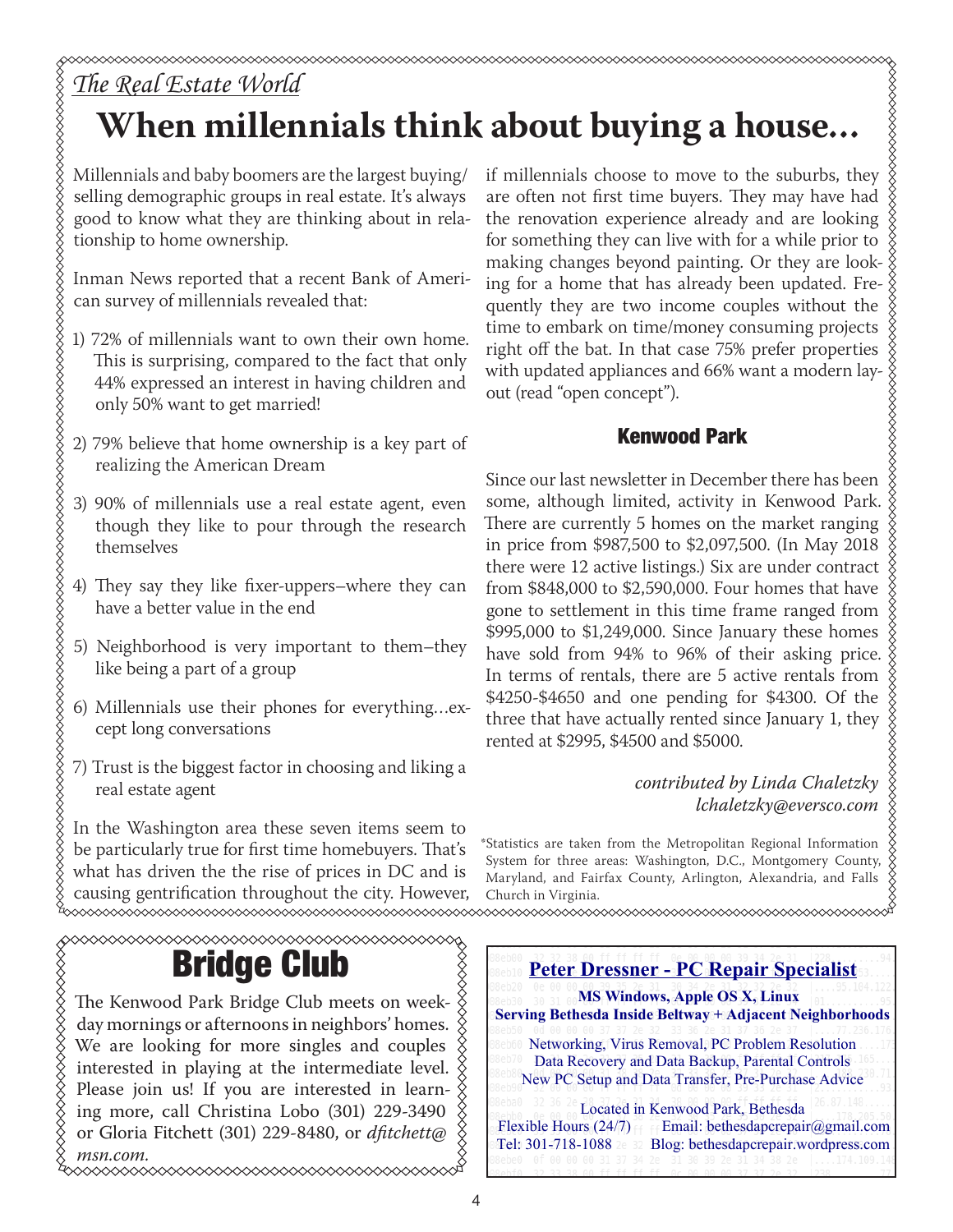## **Traffic and Safety**

by Katherine Kerxton

The Traffic and Safety Committee has been busy! Over the past year, we have been monitoring several areas in the neighborhood that we have noticed continued traffic and safety issues. Here are just a few…

Millwood Road and Lenox Roads Sidewalk Request– For our neighborhood "thoroughfares," KPCA has requested sidewalks for portions of Millwood and Lenox Roads, as well as increasing the size and the repainting of white lines on speed humps along Millwood Road. MCDOT will evaluate these requests and *if they are determined feasible*, KPCA will discuss all options and any possible concerns before changes are implemented.

**Student Driver Safety** – Although it isn't always the younger generation, by any stretch, we have had several complaints involving student drivers, including one accident in our neighborhood during the school lunch hour which involved a high school student. **Parents,** please discuss with your student-drivers to be extra vigilant when driving through our neighbor-

### FRONT YARD FRIDAYS

#### (continued from front page)

Check the web site and list serve for addresses: *https:// www.signupgenius.com/go/60b0e49a9a82e5-front2*  and sign up there if you would like to host. We look forward to another great summer of neighborly fun! Thanks to Elizabeth Haile for setting up the signup genius site.

Here are some tips for the event: Give your neighbors on your block a week or two notice, if possible, by dropping off a flyer at their house. KPCA can provide you with a sign for the front yard. Make a plan in case of rain; either cancel or move the table into the garage or onto a porch. Tie up dogs, as some people are allergic.



The Kenwood Park Book Club will meet again on June 4, and is reading *In the Kingdom of Ice*, by historian Hampton Sides. For more information contact Sandy Gust at *book@kpcaonline.org*.

hood – including no cell phone use --- for everyone's safety!

Parking at River Road Unitarian Church– Our neighbors who live on the neighboring streets of the River Road Unitarian Church, including Highboro Drive, have been working with the church administration and MCPD to control parking issues that have plagued their streets for years. If you, or anyone you know, attend the church for its various activities, please - NO parking on your neighbors' lawns and NO blocking driveways.

Walkers in the dark – Please wear light colored clothing or carry a flasher if taking a walk, or walking the dog, in the dark. Drivers in cars cannot see you!

#### TRAFFIC SAFETY CONCERN?

Send questions, complaints or requests to:

#### *2DTrafficComplaints@montgomerycountymd*

or contact *traffic@kpcaonline.org*.

#### Acknowledgments

The Editor wishes to thank the contributors to this issue and Ken Chaletzky for his contribution to the preparation of the issue. Thanks go also to Hannah Elson for valuable suggestions and editing skills.

Edward Elson *news@kpcaonline.org*



 Join us to visit a home rain garden and learn how you can use Maryland native plants to reduce storm water run off while creating a beautiful landscape in your yard. Rain or Shine at 6212 Goodview Street (1/2 block from Walt Whitman High School). Children welcome. If it rains, you can see the rain garden at work!

For more information and to RSVP: widacohn@ icloud.com or call 301-229-5023.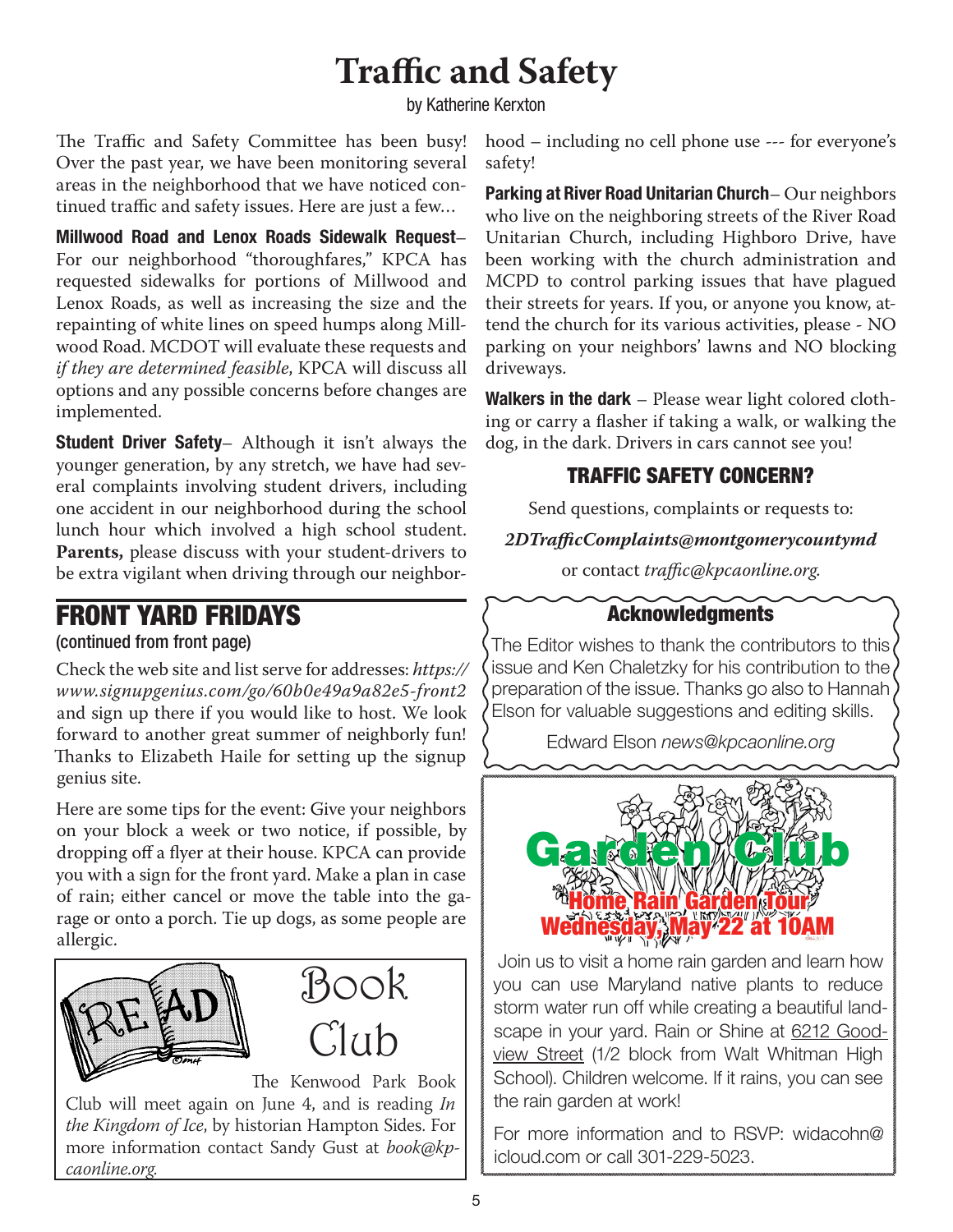#### President's Corner–*Continued from Page 1*

the Chairs of the standing committees. The President would certainly be considered a community leader.

The current **DIRECTORS-AT-LARGE** are Krishna Collie, Katherine Kerxton, Jo-Ann Harrison, Ed Elson, and Lindsey Dickinson. The by-laws say we may have between three and six directors-at-large, who help run the Association. Up for re-election are Jo-Ann Harrison, Krishna Collie, Lindsey Dickinson and Ed Elson. Please consider joining the board and volunteering for this position, by emailing to *pres@kpcaonline.org*.

The **STANDING COMMITTEE CHAIRS** are Jo-Ann Harrison, Community Outreach, and Ed Elson, Communications. We need volunteers for the following Chair positions:

**Security Chair:** This is the liaison to our security patrol contractor, Urban Alarm. On a weekly basis, the daily patrol reports are examined to make sure the patrol is coming every day and patrolling for the agreed upon number of hours on average; the Chair communicates the total number of hours to the Treasurer monthly. He/she distributes the KPCA lawn signs to those residents who request them, and transmits any complaints about the patrol to the Board.

Membership/Block Captain Chair: Heads the group of block captains, one or two for each of the

## July 4th Bike Parade Andrew Carl Robert Andrew Andrew Carl Robert **First Add High "The State**

Kenwood Park is looking forward to our 9th Annual $\S$ Kenwood Park Independence Day parade and celebration. This is one of Kenwood Park's big community events and we are looking for volunteers to help make it happen.

Decorations and treats are provided for the bikers,  $\S$ walkers and pooches. Our local volunteer fire de- $\frac{8}{6}$ partment truck is contacted and music is provided  $\S$ by a generous neighbor. Festivities take place at  $\S$ 10:00 am at Marbury Court.

If you are interested in volunteering to help run this  $\S$ year's event, please contact Katherine at *traffic@kpcaonline.org.*

24 streets in Kenwood Park. The block captains communicate with the residents and find out what they would like to see the Association do for them. They urge the residents to join the Association and the Security Patrol. They may organize block parties, if they wish.

- Activities Committee Chair: The Activities Committee Chair oversees the social committees and groups of the Association, and reports on their activities back to the Board. He/she makes sure there is a person who will take charge of each of our community special events.
- Traffic and Safety Committee Chair: The Traffic and Safety Chair deals with neighborhood requests to monitor and calm traffic, and to put in sidewalks, and any other issues related to the safety of our streets.
- Welcoming Committee Chair: Our Welcoming Committee Chair compiles a welcome packet, consisting of brochures which can be obtained from Montgomery County, or the Library, with useful information for new residents of our neighborhood. Past Chairs have presented these packets personally, and even given parties for new residents to meet each other and the Board, but that is not required.

Other items will include a review of KPCA's current state, budget issues limiting the security patrol, opportunities and challenges ahead. The amended by-laws will also be presented.

## Neighborhood Services Available

- Julia Choppin (Whitman junior, certified safe and experienced babysitter) I'm available evenings and weekends and I love kids of all ages! 301-229-9139
- **Esmee Najafi (Senior at Whitman available for babysitting; lots** of experience) 202-730-5363 or esnajafi999@gmail.co
- Naren Roy (Junior at Whitman; pet-sitting/dog-walking, love to work with animals, has experience) 202-341-6063 or narsebrocks@gmail.com
	- Annabelle Piot (at French International School; babysitting, pet sitting, housesitting) 202-413-0557 or annabellep03@ gmail.com

#### GET LISTED HERE FREE:

*Email our Communications Chair at* news@kpcaonline.org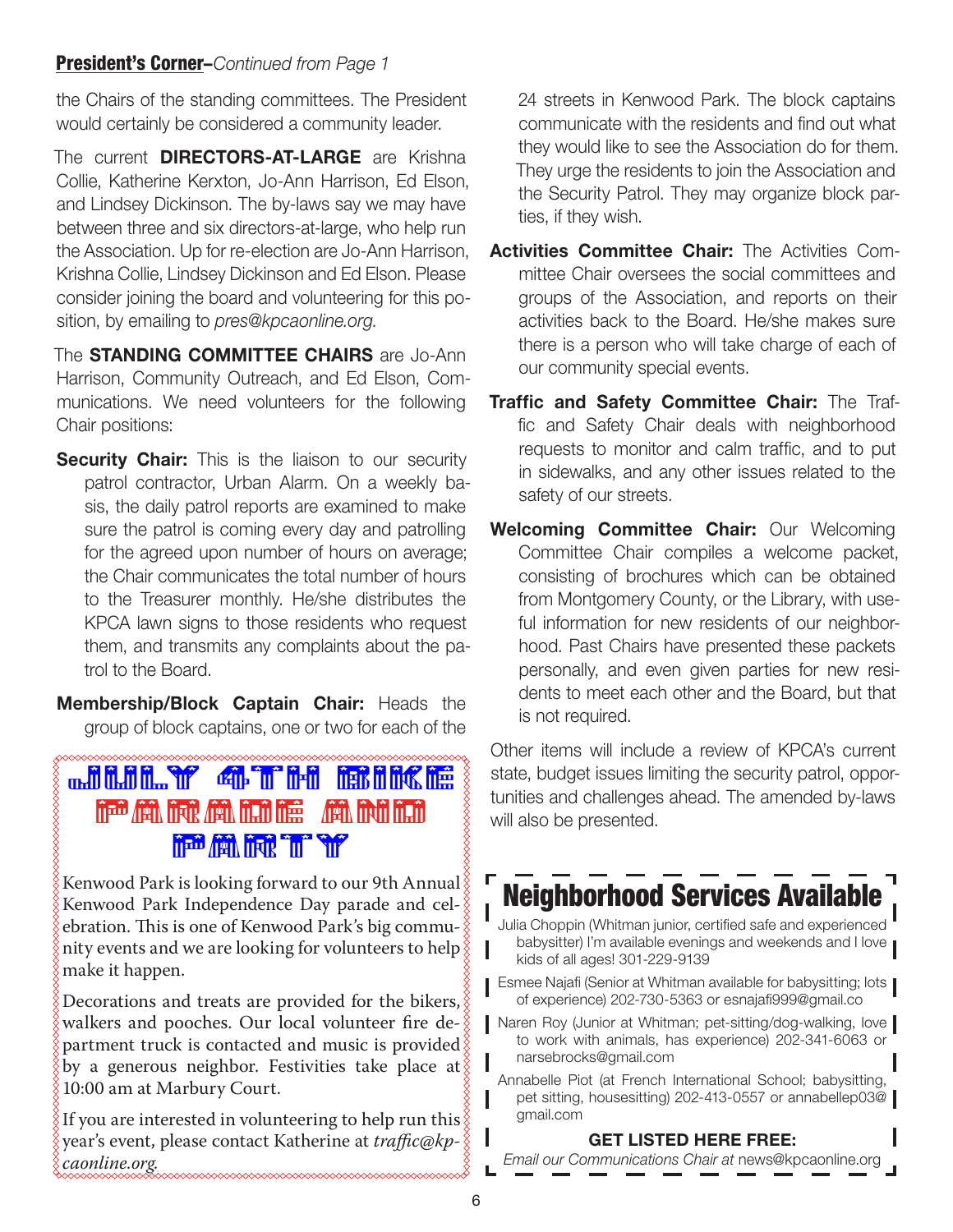# **Arbitrary Flight Path Changes from VA to Montgomery County Skies Are Being Challenged**

by Fawzi P. Bayan, f.bayan@verizon.net)

Aircraft noise complaints locally have skyrocketed increasing from a few hundred to over 20,000 in 2017 alone. With aircraft flying lower and now directly over the Maryland side of the Potomac, all residents in this area are affected in varying degrees from simply annoying to irritating to infuriating. If you are lucky to be in the first category, please consider helping the area residents in the second or third category. Noise reduction will benefit all with an increase in quality of life and also associated property values.

In 2015, the FAA created a new highway in the sky concentrating flight paths into a narrower area. At the same time, and in this area, flights down the river into Reagan National airport have been moved toward the MD side of the Potomac thus increasing noise in the skies of Bethesda and nearby communities. While efficiency is being claimed by the FAA, it appears that political issues are at play as well with McLean having lobbied hard to have the flight paths moved. Other communities downstream including Georgetown are also affected and have been actively protesting this new state of affairs over the last few years.

The State of Maryland on January 16, 2019 filed a Petitioner's Opening Brief in Appellate Court, challenging the FAA's "arbitrary change of aircraft flight paths to Reagan National Airport." The brief states that the FAA "provided no public notice of its plan, performed no noise analysis or any environmental analysis, and did not evaluate the potential impacts." The FAA's altered flight path, the brief states, had the effect of shifting the brunt of the noise from aircraft approaching DCA "from west to east away from Virginia and into Maryland."

Montgomery county has also allocated funds to hire a consultant to support this effort. Discussions are taking place with the FAA with no success so far. Montgomery County hopes that the Court will agree with Maryland and require the FAA to perform the legally required noise and environmental analyses, and to work with the State of Maryland to mitigate the impacts of DCA's aviation traffic on all affected communities. Montgomery County is not necessarily asking the FAA "to move the noise and pollution to other neighborhoods" but instead has asked the FAA for flights over non-noise sensitive areas or varying flight procedures as a way to lessen the impact on any one neighborhood.

Additionally, and very significantly, the Montgomery County Quiet Skies Coalition (MCQSC) is a group of concerned citizens and community associations committed to working with residents, elected officials, the FAA, and others to resolve the issues. It is a strong organization doing a tremendous amount of technical, organizational and political volunteer work on your behalf. It is important to provide support with your time and money if possible. One of the important ways in which residents can contribute is simply filing complaints so that the FAA cannot continue to tell Congress and others that airplane noise is not an issue in Montgomery County. The MCQSC has posted information on its website about how to file complaints with the airport. See *www.mocoquietskies.org*. Ultimately, as residents, you have ways with MCQSC to challenge arbitrary choices that affect noise in your neighborhood!

*Fawzi P. Bayan is a resident of Kenwood Park for over 20 years. As an aeronautical engineer, he is concerned over aviation issues affecting the area. He can be contacted at f.bayan@verizon.net.*